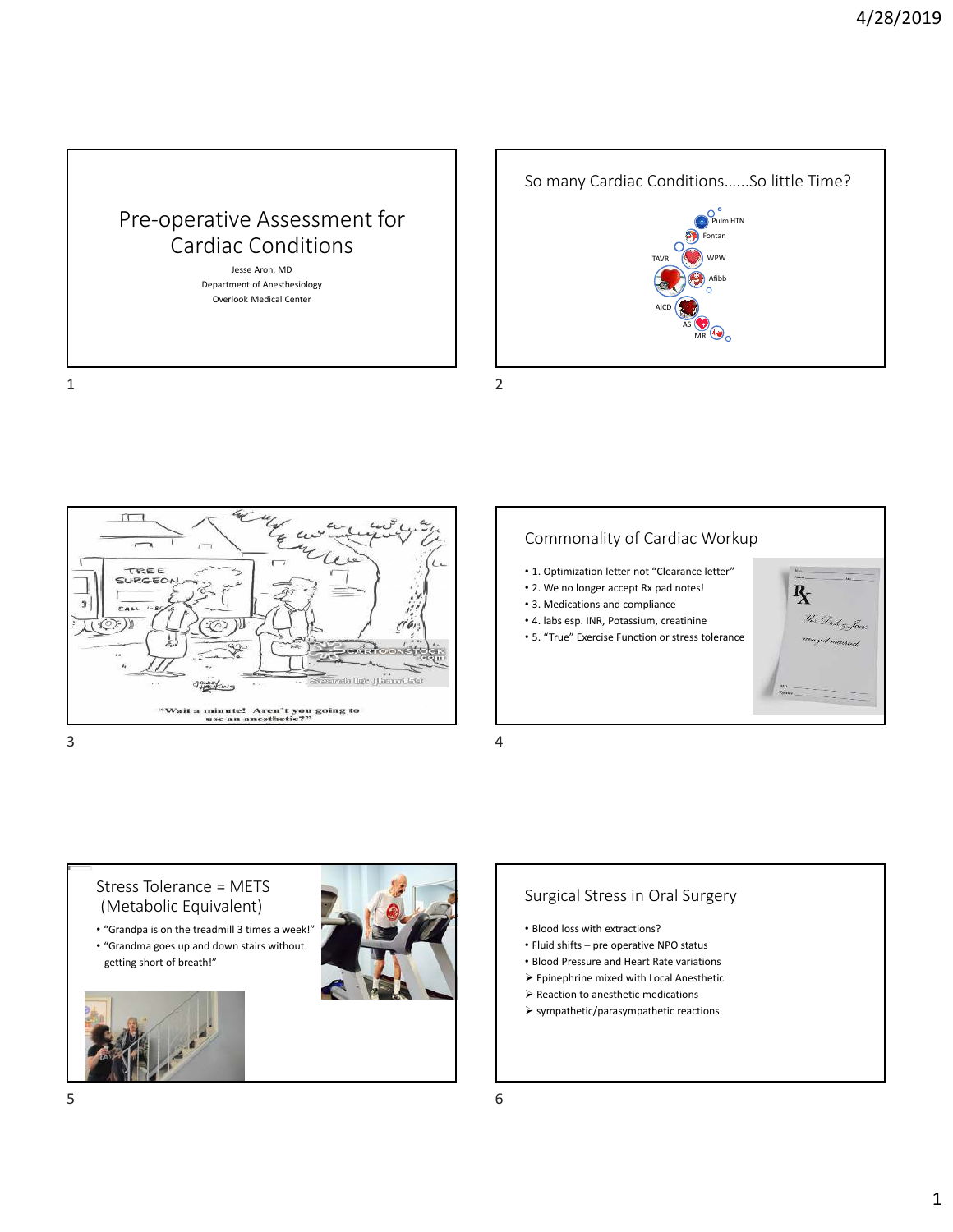- **Peripheral oxygen saturation, heart rate, and blood pressure during dental treatment of children with cyanotic congenital heart disease**
- *Rosane Menezes Faria Dutra,I Itamara Lucia Itagiba Neves,II Ricardo Simões Neves,II Edmar Atik,III and Ubiratan de Paula Santos* • *Clinics (Sao Paulo). 2014 May; 69(5): 314–318.*
- Forty-four patients between the ages of 6 and 12 years who underwent upper primary tooth<br>extraction were included in the study. Of these, 20 patients were in the cyanotic congenital heart<br>disease group and 24 were in the
- Peripheral oxygen saturation, heart rate, and systolic blood pressure in the cyanotic congenital<br>heart disease group varied quite significantly during the treatment protocol (p<0.05), with values<br>of 80.5% (±7.6) to 82.8
- The changes observed during the study protocol, although statistically significant, were mild and lacked clinical relevance. The results indicate that dental treatment of children with cyanotic heart disease using a standardized protocol in decentralized offices without the support of a surgical center is safe.







 $9 \hspace{2.5cm} 10$ 



## Anesthesia Considerations

- **Potential for perioperative SVT or atrial fibrillation:** • **Consider crash cart, defibrillator pads, invasive arterial access, emergency**
- **drugs (procainamide, amiodarone)**
- **Avoid AV nodal blockers if atrial fibrillation**
- **Avoid sympathetic stimulation: pain, anxiety, hypovolemia, ketamine**
- Reduce anxiety which may precipitate tachycardia! • **What's the best route to minimize risk?**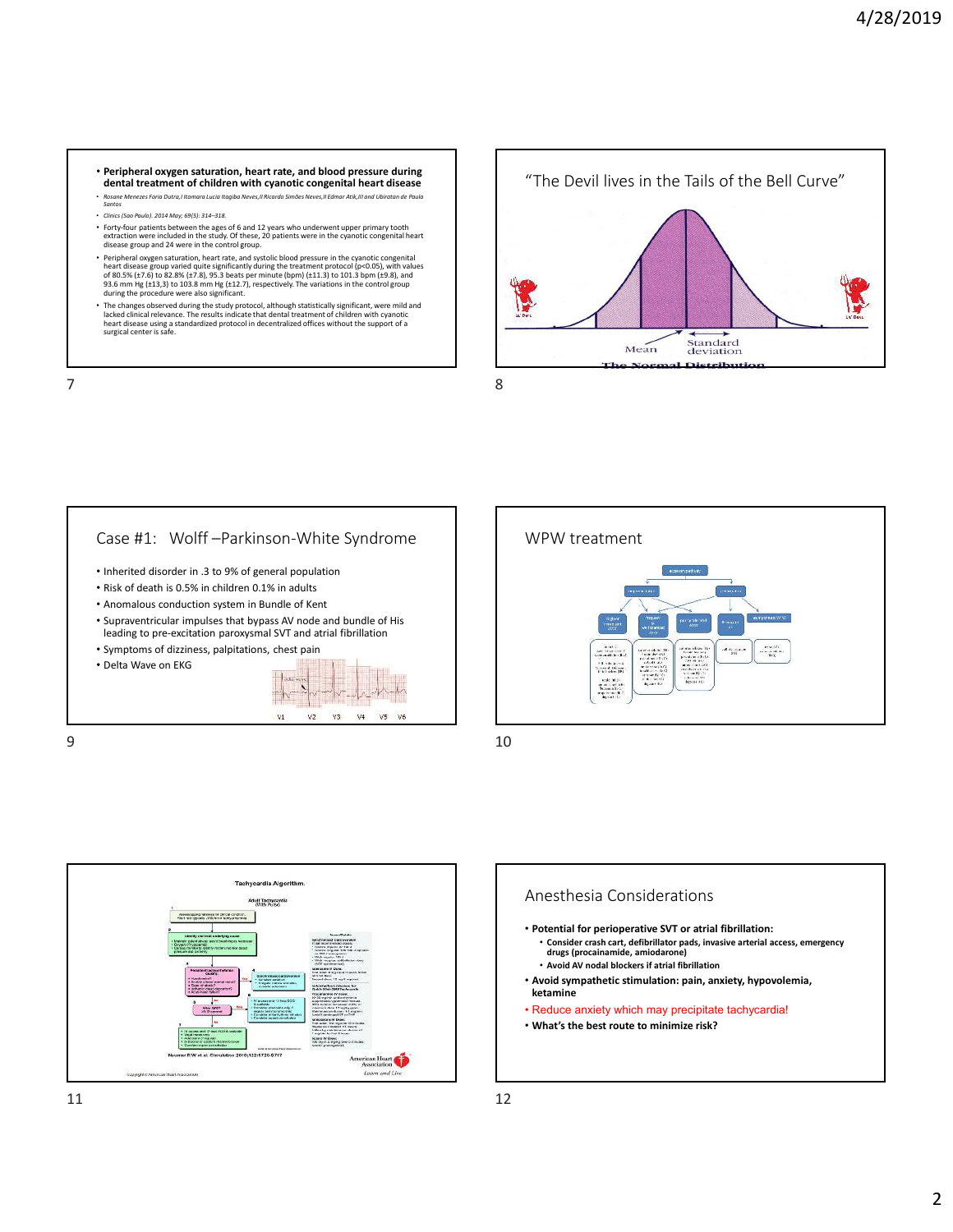#### What we look for in the pre-op assessment

- Recent Symptoms
- Exercise tolerance
- Other co-morbitdities ie:asthma, obesity, OSA
- Medications (prescribed and street meds)
- ECHO?
- Previous anesthesia history: intra-op events, airway issues

 $13$  and  $14$ 

### Goal for WPW syndrome

- Minimize risk by factoring out as many external risks as possible
- Sedation pre and post op
- Pain control intra op and post op
- "gentle" intubation using lidocaine to blunt sympathetics
- Deep extubation
- Prepared crash cart
- Plan for code situation

AJH2



## Treated Abnormalities

- Improve hypoxemia
- Improve cardiac and peripheral circulation
- Does not totally correct anatomy
- May not completely correct cyanosis
- Corrections left with pulmonary hypertension and septal defects





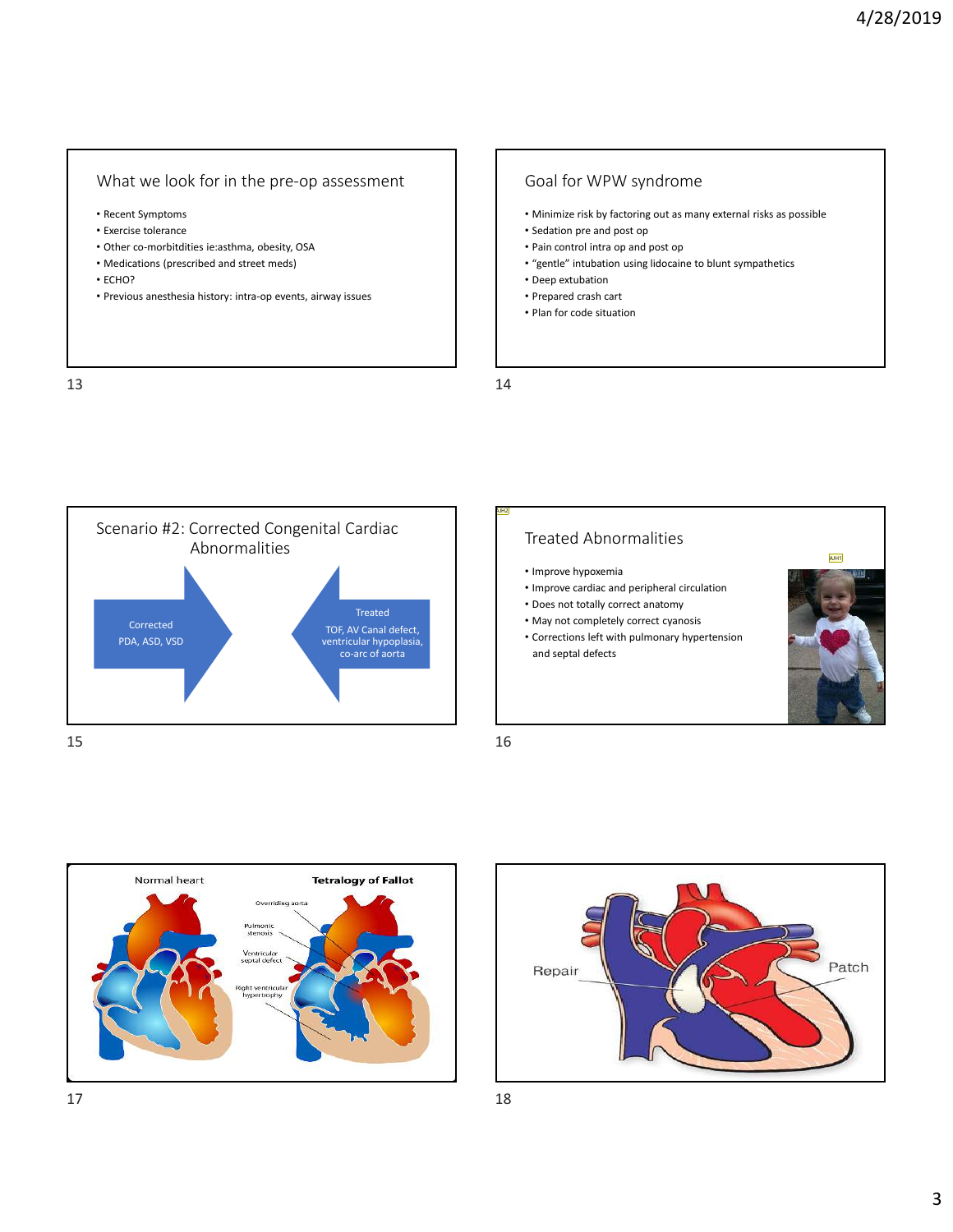**AJH1** Aron, Jesse H., 1/4/2019

## **AJH2** 10 days post Fontan procedure

Aron, Jesse H., 1/4/2019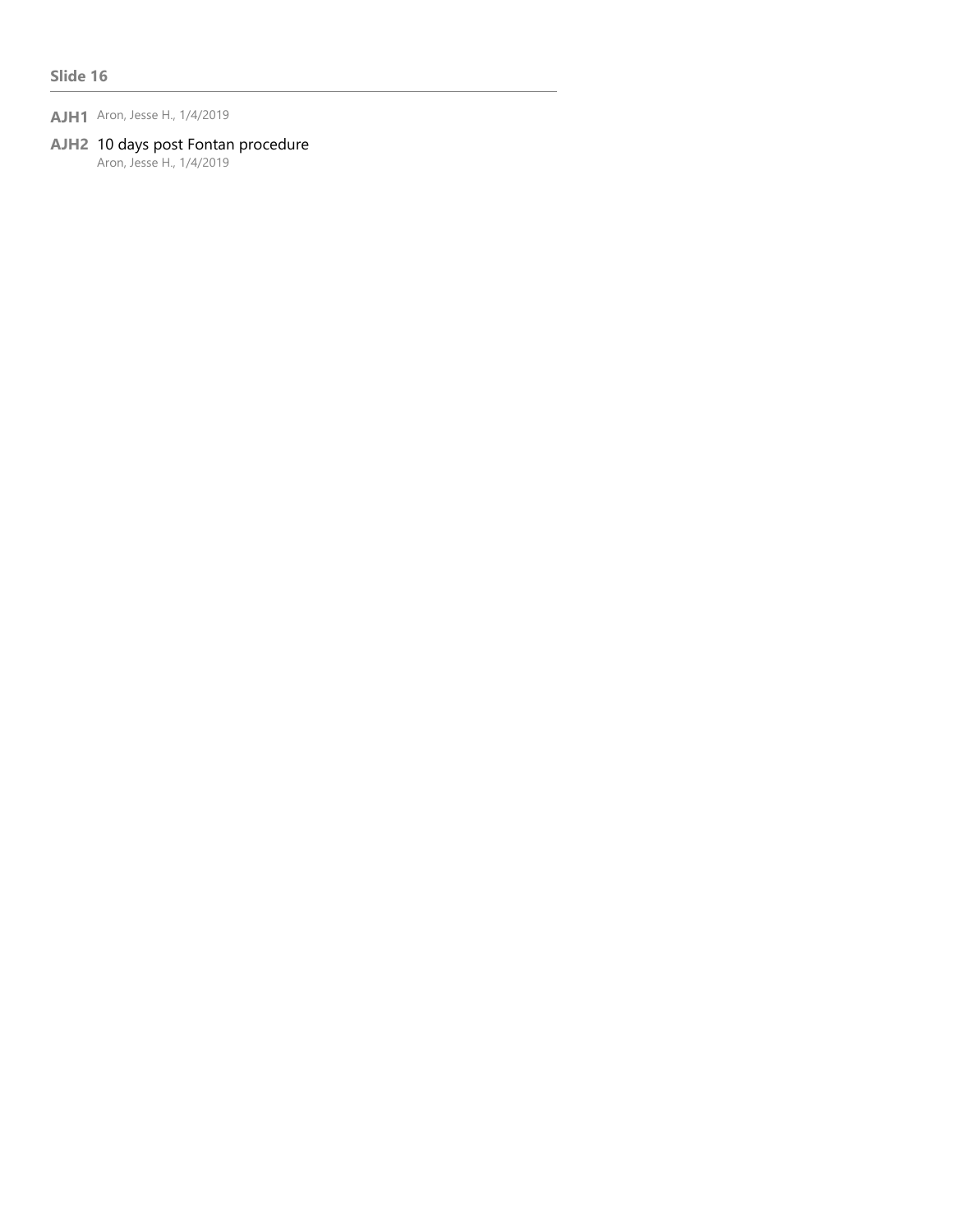

## Pre-operative Assesment

- Physical activity turning blue?
- METS
- EKG
- Holter Monitor
- ECHO
- Medications

#### Intra-operative Plan

- NPO status and hydration status
- Case scheduling: 1<sup>st</sup> case of the day?
- Pain medication/local anesthesia
- Anti-emetics to avoid post operative dehydration and curtail nausea from opioids
- Goal is to prevent metabolic acidosis which can instigate pulmonary hypertension

21 22



**Anti-platelets** • Plavix • Ticlid • Effient • Brillinta • Aspirin

#### Who takes Blood Thinners

- Thromboembolic events risk DVT or Pulmonary Embolism
- Artificial heart valves
- Artificial vascular grafts
- Atrial fibrillation

#### Classes

#### **Anti-Coagulants**

- Warfarin (indirect)
- Xarelto
- Pradaxa
- Eliquis
-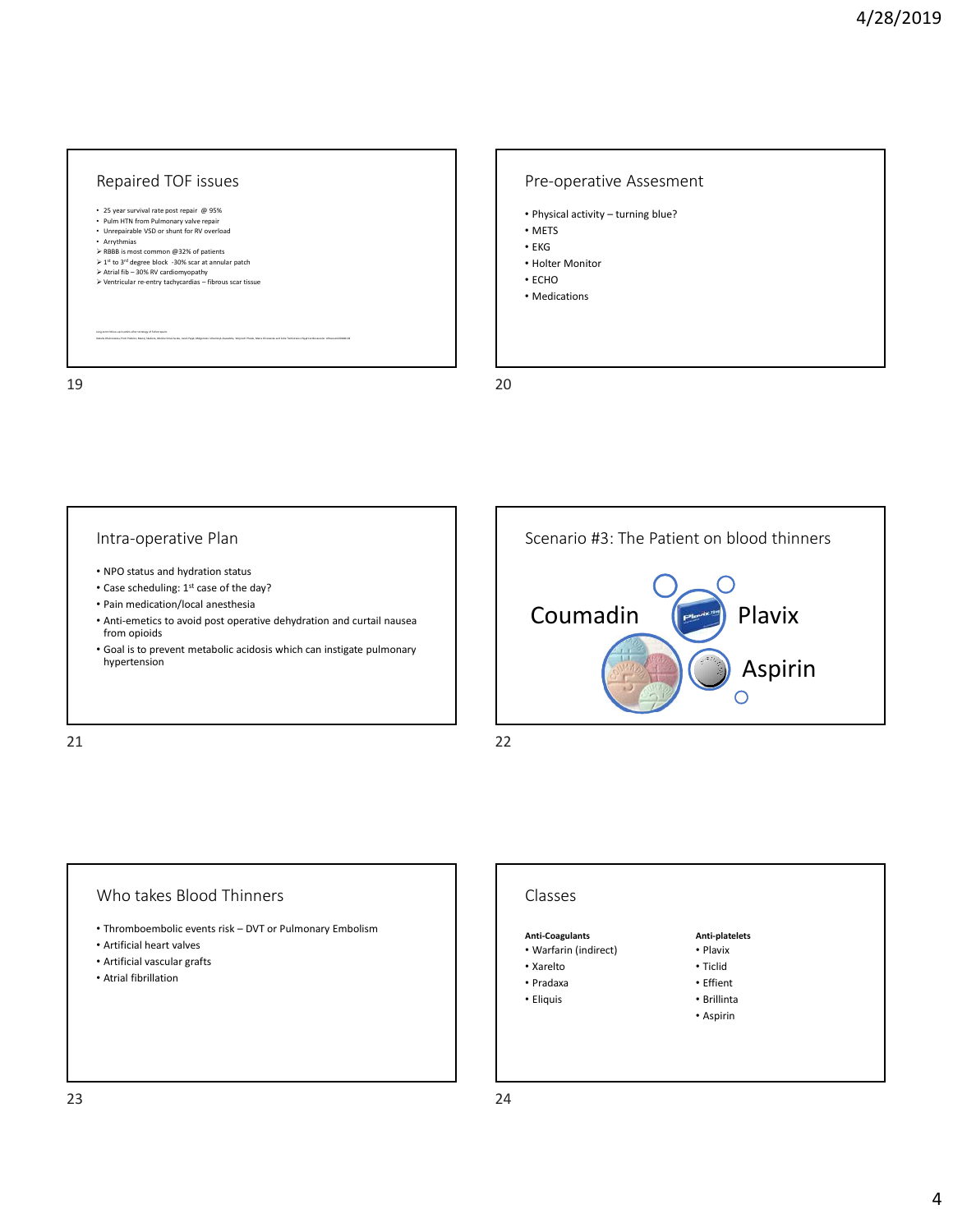

## The Challenge

- Over 6 million patients on oral anti-coagulation
- 10% of this population requires surgery annually
- Stroke 20% fatal or permanent neurological deficeit in > 50%
- Valve thrombosis : 10 -20% mortality with emergency valve replacement
- Pulmonary embolism or DVT : 5-10% fatality
- Cardiac Stent thrombosis: MI mortality > 50%

#### ADA Consensus

- "There is general agreement that in most cases, treatment regimens with older anticoagulants (e.g., warfarin) and antiplatelet agents (e.g., clopidogrel, ticlopidine, prasugrel, ticagrelor, and/or aspirin) should not be altered before dental procedures. The risks of stopping or reducing these medication regimens (i.e., thromboembolism, stroke, MI) far outweigh the consequences of prolonged bleeding, which can be controlled with local measures"
- *Hupp WS. Cardiovascular Diseases. In: Patton LL, Glick M, editors. The ADA Practical Guide to Patients with Medical Conditions. 2nd ed. Hoboken, NJ: John Wiley & Sons, Inc.; 2016. p. 25-42.*

 $27$  28

| Agents               | Route | Site of Action                 | Plasma<br>Half-life | Duration of<br>Effect | Metabolism | Antidote              |
|----------------------|-------|--------------------------------|---------------------|-----------------------|------------|-----------------------|
| Antiplatelet agents  |       |                                |                     |                       |            |                       |
| Aspirin              | Oral  | $COX-1$                        | $20 \text{ min}$    | 7d                    | Hepatic    | None                  |
| Ticlodipine          | Oral  | P2Y12 receptor                 | 4 d                 | 10d                   | Hepatic    | None                  |
| Clopidogrel          | Oral  | P2Y12 receptor                 | 7h                  | 5d                    | Hepatic    | None                  |
| Prasugrel            | Oral  | P2Y12 receptor                 | 4h                  | $5-9d$                | Hepatic    | None                  |
| <b>Ticagrelor</b>    | Oral  | P2Y12 receptor                 | 7h                  | 12h                   | Hepatic    | None                  |
| Abciximab            | N     | Glycoprotein IIb-IIIa          | 30 min              | 72 h                  | Renal      | None                  |
| Anticoagulant agents |       |                                |                     |                       |            |                       |
| <b>VKAs</b>          | Oral  | Vitamin K epoxide<br>reductase | $2-4d$              | $2-4d$                | Hepatic    | Vitamin K PCCs<br>FFP |
| <b>UFHs</b>          | IV/SC | Antithrombin III               | 1.5h                | 6h                    | Hepatic    | Protamine             |
| LMWH <sub>s</sub>    | SC.   | Antithrombin III               | $4-6h$              | $12 - 24h$            | Renal      | Protamine (partial)   |
| Dabigatran           | Oral  | Direct thrombin inhibitor      | 12h                 | $1-2d$                | Renal      | None:                 |
| Apixaban             | Oral  | Factor Xa antagonist           | $8 - 12h$           | 24h                   | Hepatic    | None                  |
| Rivaroxaban          | Oral  | Factor Xa antagonist           | $9 - 12h$           | 24h                   | Hepatic-   | None:                 |
| Fibrinolytic agents  |       |                                |                     |                       |            |                       |
| Recombinant t-PA     | N     | Plasminogen                    | 5 min               | 1 <sub>h</sub>        | Hepatic    | None                  |